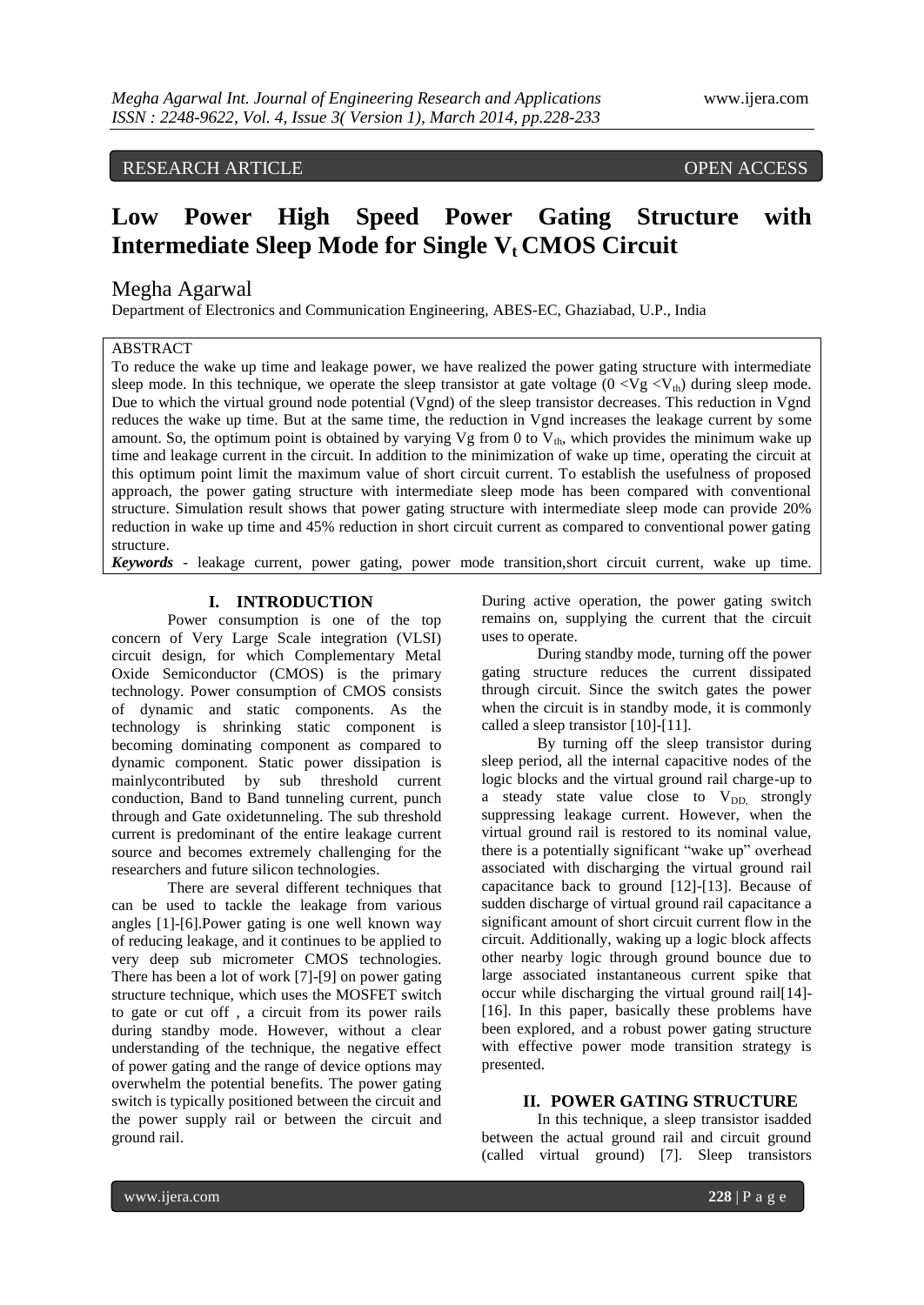disconnect logic cells from the power supply and/or ground to reduce theleakage in sleep mode. More precisely, this can be done by using one pMOS transistor andone nMOS transistor in series with the transistors of each logic block to create a virtualground and a virtual power supply as depicted in the left-hand side of Fig. 1. In practice,only one transistor is necessary. Because of the lower onresistance, nMOS transistors areusually used. In the ACTIVE state, the sleep transistor is on. Therefore, the circuitfunctions as usual. In the STANDBY state, the transistor is turned off, which disconnectsthe gate from the ground.



Fig 1. Power gating structure

Active mode: When our logic circuit is in use, or some switching activity is happening inthe circuit, then this mode of operation is known as active mode. During the active mode, SLEEP =1 and sleep transistor is on.

Standby mode: When our logic circuit is not in use or no switching activity is happening,then the logic circuit is said to be in Standby mode or sleep mode. In this mode sleep  $= 0$  and both the sleep transistor will be turned off.

### **III. KEY OBSERVATIONS**

It is a well-known fact that there is no need to have both nMOS and pMOS sleep transistors to encapsulate a logic cell. In particular, nMOS sleep transistors can be used to separate the (actual) ground from the virtual ground of the logic cell.



Fig 2. Chain of four inverter with an nMOS sleep transistor

Consider the inverter chain shown in Fig. 2 which is connected to the groundthrough an nMOS sleep transistor. If the input of the circuit is low, then, in the active mode (i.e. SLEEP=l),  $V_A$ = Vc=  $V_E= V_G = 0$ , and  $V_S= V_o = V_{00}$ . When entering the sleepmode, the voltages of B and D do not change, but the voltages of C, E and Ggradually increase and will be equal to nearly  $V_{DD}$ , if the sleep period is long enough (notethe driver of signal A is not controlled by the SLEEP signal). This happens because theleakage through the pMOS transistors will charge up all the floating capacitances. Becauseof the charging of virtual ground rail capacitance the following effects will occur in thepower gating structure.

#### *A.Wake Up Time*

Wake up time is the time required to turn on the circuit upon receiving the wake upsignal [12]. As it is explained that because of leakage current through pMOS transistor thevirtual ground node (G) capacitance will charge up to a steady state value near V<sub>DD</sub> .During mode transition, while turning on the sleep transistor, virtual ground rail

capacitance discharges to restore its nominal value. So, there is a potentiallysignificant "wake-up" time associated with discharging the virtual ground rail capacitanceback to ground. Higher the value of Vgnd higher the wake up time.

#### *B. Short circuit current*

As it is explained the voltages of C, E and G gradually increase and will be equal to nearly V<sub>DD</sub>. During mode transition voltage of G quickly reaches its final value, the voltages of C and E are still between zero and  $V_{DD}$ . This results in a significant amount of short circuit current in the logic cells driven by nodes C and E since these nodes turn on both transistors of the inverters present in their fanout. The. current flowing through the sleep transistor is the result of not only discharging the accumulated charge in some intermediate nodes (i.e. , C, E and G in the inverter chain), but also the short circuit current flowing through some logic cells ofthe circuit (e. g., the third inverter in the chain which is driven by signal C ) flows The short circuit current in the circuit depends upon the amount of charge it has to discharge during mode transition, which in turn depends upon the virtual ground node potential(Vgnd). Higher Vgnd results in higher short circuit current.

### *C. Ground Bounce*

The amount of instantaneous current that can flow through the sleep transistor during mode transition is much larger than the active mode current. The current surge creates inductively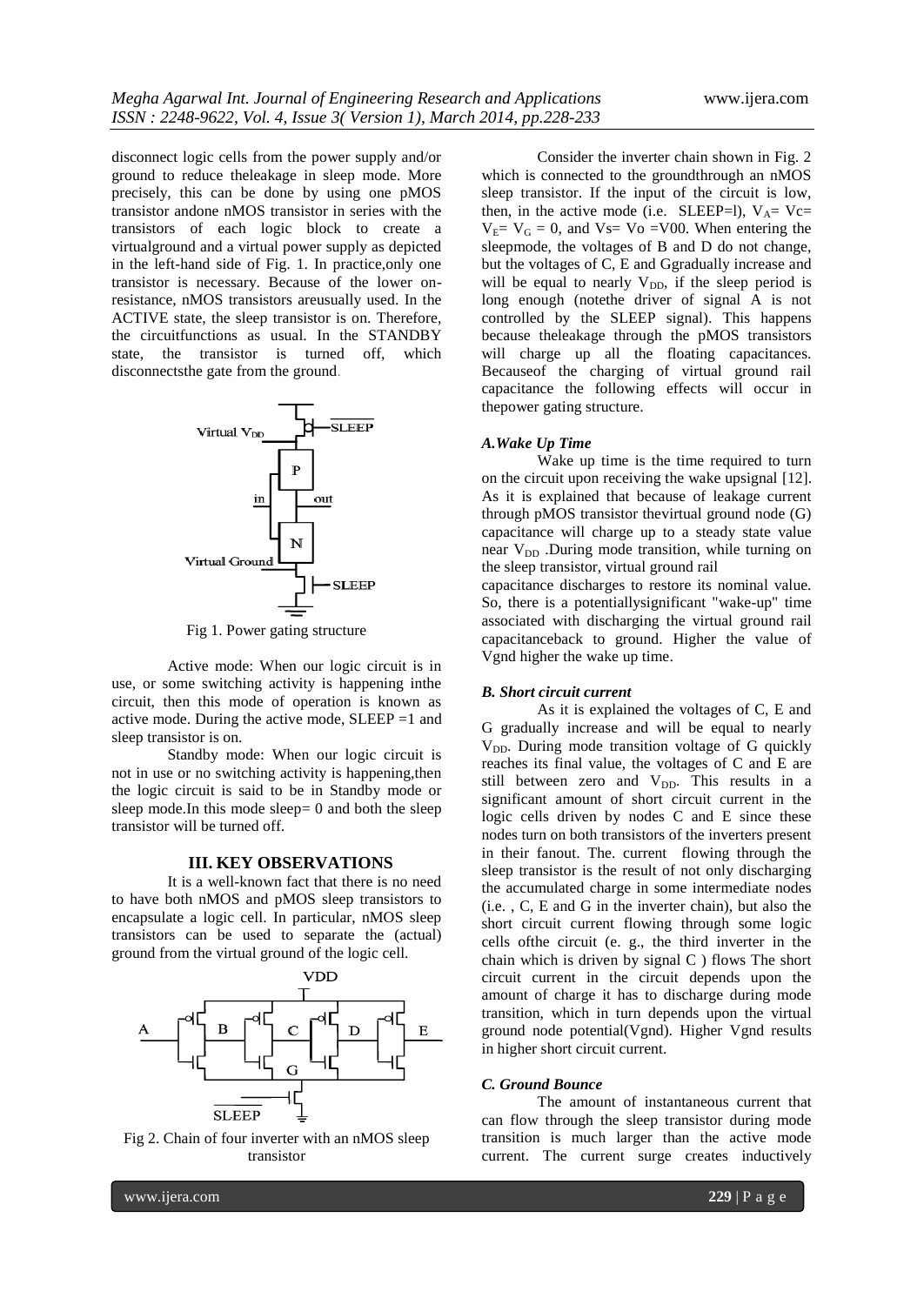induced voltage fluctuations in the power distribution network [16].

# **IV. POWER GATING STRUCTURE WITH INTERMEDIATE SLEEP MODE**



Fig 3. Simplified circuit for  $V_{\text{gnd}}$  model

Let us assume that the during sleep mode sleep transistor operates in the weak inversionregion and the leakage of the logic circuit can be approximated by the leakage of a singletransistor of effective width Wcircuit Under the assumption that the sleep transistor isbiased in the weak inversion region, the steady state potential Vgnd can be obtained by matching the leakage current of the logic circuit with the leakage of the sleep transistor.

$$
I_{\text{leakage}}(circuit) = I_{\text{leakage}}(sleep)
$$
 (1)

$$
Vgnd = \frac{-Vg + S\log\left(\frac{Wcircuit}{Wsleep}\right) + \eta V_{DD}}{2\eta}
$$
\n(2)

Here, η is the DIBL coefficient, Ss is the subthresholdslope, V DD is the supply voltageVg is the gate voltage of sleep transistor, Io is constant, Vgnd is the virtual ground voltage,Wsleepis the sleep transistor width, Wcircuit is the width of the logic circuit.

Theequation (2) shows that the steady state Vgnd is linearly dependent on sleep transistorgate voltage Vg with a negative slope. If the footer gate voltage is increased, it results in a decrease in the virtual ground potential and vice versa. Hence, Vgnd potential in the sleepmode can be effectively controlled by the gate voltage of the sleep transistor. So, Vgnd can be effectively controlled by Vg of sleep transistor.

So far now, we operate the circuit only in two modes sleep mode (Vg=0V) and activemode (Vg=V<sub>DD</sub>). But by exploiting the equation (2) we can

operate the circuit withintermediate sleep modes with voltage range  $(0 < Vg < Vth)$ . And each mode represent adifferent tradeoff between wake up and leakage saving. And there exist an optimum pointwhere we get minimum wake up time and minimum leakage. Impact of power gating structure with intermediate sleep mode on various parameter are as follow.

### *A.Wake up time*

$$
T_{\text{wakeup}} = \frac{c c.V_{\text{gnd}}}{I_{\text{on}}}
$$
  
(3)

Here, Ion is the on current of sleep transistor during turn on.

From equation (3) we can see that wake up timeincreases with Vgnd and vice versa. So, onoperating sleep transistor at optimum point with gate voltage  $(0 < Vg < Vth)$  Vgnd decreases by equation (2). And hence wake up time also get reduced.

#### *B. Short circuit current*

If the circuit is operated at optimum point then Vgnd will be reduced by equation (2). So, the total amount of charge which needs to be dischargeddecreases, which in turn decreases the amount of short circuit current that flows in thecircuit.

#### *C. Ground Bounce*

The ground bounce depends upon the short circuit current. If the short circuit current gets reduced then the groundbounce can also be reduced. So, by operating the circuit at optimum point short circuit current getsreduced,which in turn reduces the ground bounce in the nearby circuit.

#### **D. Leakage Current**

Power gating structure controls the leakage current by raising the virtual ground node potential. Thereby decreasing the effective voltage across the logic during sleep mode andleads to reduction in leakage current. So, larger the value of Vgnd larger is the leakagesavings. But by operating the circuit at optimum point (0 < Vg < Vth) virtual ground nodepotential decreases which increases the leakage current by some amount.

So, the power gating structure with intermediate sleep mode shows a significantimprovement over the conventional power gating structure in terms of wake up time, shortcircuit current and ground bounce. However leakage current increases by some amount inthe former case, but thatcan ignore because of all the advantages what we get in thiscase.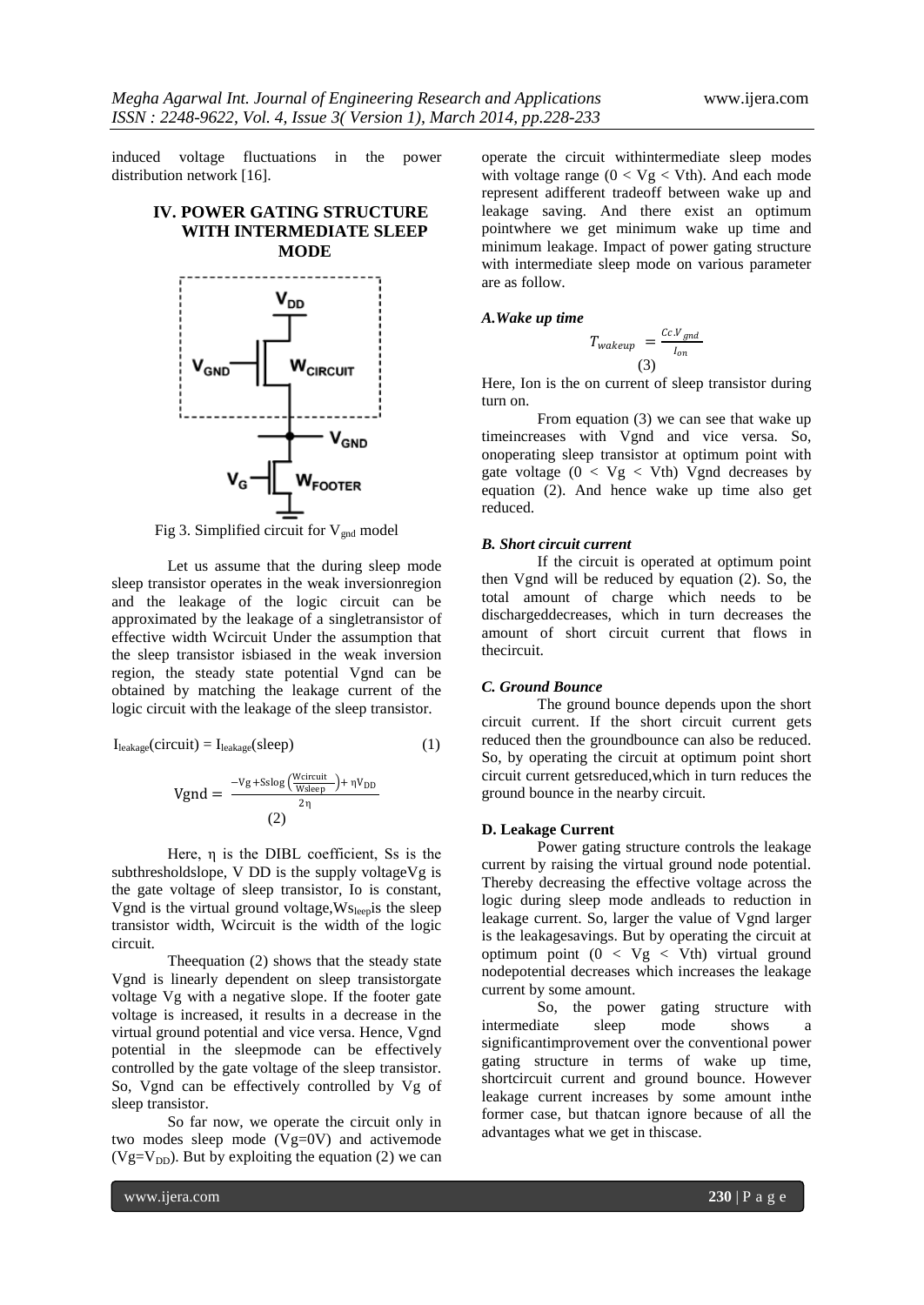# **V. SIMULATION RESULTS AND ANALYSIS**

To substantiate the importance of this topology, the chain of four inverters (fig. 2) withsleep transistor in 0 .2 5 um and 0.l 8um technology has been simulated. The supply voltage is 2.5 V and l .8V respectively. The following observations has been made from the simulation results.

### *A .Virtual Ground Potential*

Virtual ground potential (Vgnd) is the key parameter to control the wake up latency and leakage current in power gating structure. Fig 4 and 5 shows the effect of sleep transistor gate bias (Vg) on Vgnd for 0.25umand 0.18um technology. From the figure we can observe that on increasing Vg from0 to Vth, the Vgnd has been decreasing approximately linearly. Noteworthy point is that for 0.25 um technology Vgnd is decreasing only for the voltage range  $(0 < Vg < 0.35 V)$  subsequently it becomes constant. For 0.18um technology range is  $(0 <$ 



Fig. 4 Effect of Sleep transistor gate bias voltage on virtual ground potential (0.25 um)





www.ijera.com **231** | P a g e

# *B. Wake up time*

It is the time required to turn on the circuit upon receiving thewake up signal. Its dependence on the virtual ground potential (Vgnd) can be given by equation(3), which clearly depicts that wake up time increases with Vgnd andVgnd as shown in figure 4 and 5 decreases with V g. Hence wake up timedecreases with V g.

### **C. Leakage versus wake up time trade off**

Leakage current is control by raising the virtual ground nodePotential Figure 6 and figure 7 shows leakagecurrent versus wake up time tradeoff. As wake up time decreases with Vg and leakage current increases with Vg, So there exist a optimum point where we get minimum wake up time and minimum leakage current. For 0.25um technology optimum point is V g=0.1 7V and for 0.18um technology optimum point is Vg=0. 19V. However, by operating the circuit at this point leakage current increases bysmall amount, but at the same time reduction in wakeup time is also achieved whichis the main area of focus. Percentage reduction in wake up time by operating thecircuit at optimum point as compared to base case i.e.  $Vg= 0V$  is 16% for 0.25umtechnology and 20% for 0.18um technology.



Fig. 6 Leakage current Vs wake up time tradeoff (0.25um)



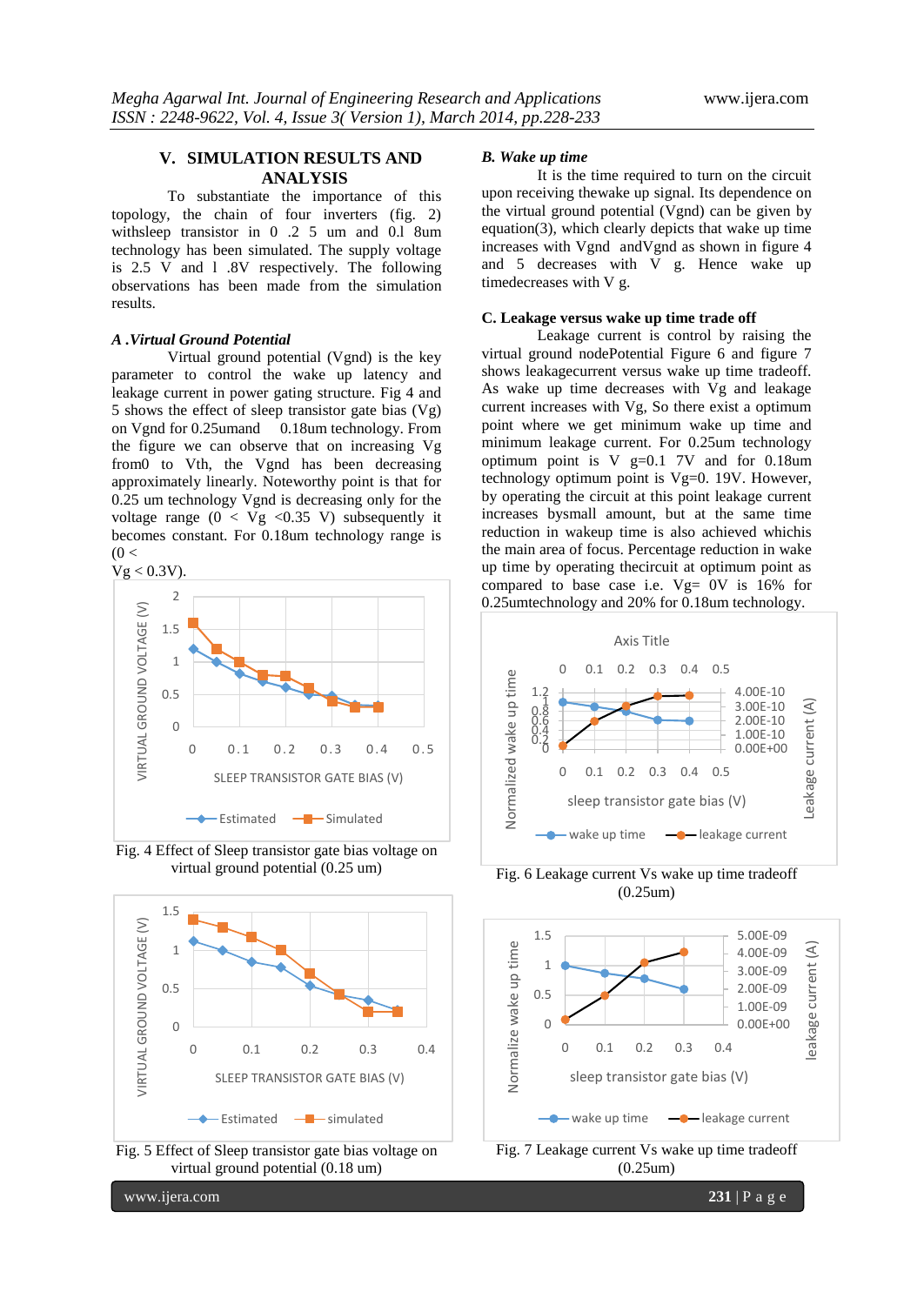#### **D. Short circuit current**

It is the total current which flows to the ground during modetransition [14]. It also depends on the virtual ground potential. Higher the value ofVgnd larger the short circuit current in the circuit. Because it has to discharge morecharge to the ground during mode transition. On operating the circuit at  $V = 0$ .17i.e. at optimum point, the Vgnd is less as compared to base case  $Vg = OV. So,$ areduction in short circuit current is also obtained by operating the circuit atoptimum point

### **E. Ground Bounce**

By turning off the sleep transistor during the sleep period, all theinternal capacitive nodes of the logic blocks and the virtual ground rail charge-up to a steady-state value close to  $V_{DD}$ . And during mode transition because of the sudden discharge of virtual ground rail capacitance a significant amount of shortcircuit current flow in the circuit. This short circuit current creates current surgeselsewhere. Because of the self-inductance of the off-chip bonding wires and theparasitic inductance inherent to the on-chip power rails, these surges result involtage fluctuations in the power rails. If the magnitude of the voltage surge ordrop is greater than the noise margin of a circuit, that circuit may erroneously latchto the wrong value or switch at the wrong time. This is known as ground bounce. Ground bounce depends on the short circuit current flowing in the circuitduring mode transition. If short circuit current is less than the ground bounce canbe reduce. From the results we can see that by operating circuit atoptimum point,the short circuit current has been reduce, so the proposed techniquereduces the problem of ground bounce also .

Table.1 and 2 represent the reduction in wake up time and short circuit current at optimum point as compared to base case  $V g = 0V$  in the chain of four inverter.

|                               | <b>Base</b><br>$case(Vg=0V)$ | With<br>intermediate<br>sleep mode<br>$(Vg=0.17V)$ | $\frac{0}{0}$<br><b>Reduct</b><br>ion |
|-------------------------------|------------------------------|----------------------------------------------------|---------------------------------------|
| Normalized<br>wake up<br>time | 1                            | 0.84                                               | 16%                                   |
| Short<br>circuit<br>current   | 142uA                        | 100uA                                              | 30%                                   |

|  | Table 1. Summary of results for 0.25 um technology |  |
|--|----------------------------------------------------|--|
|--|----------------------------------------------------|--|

|  | Table 2. Summary of results for 0.18um technology |
|--|---------------------------------------------------|
|--|---------------------------------------------------|

|                               | <b>Base</b><br>$case(Vg=0V)$ | With<br>intermediate<br>sleep mode<br>$(Vg=0.19V)$ | ັັ<br>$\frac{0}{0}$<br><b>Reduction</b> |
|-------------------------------|------------------------------|----------------------------------------------------|-----------------------------------------|
| Normalized<br>wake up<br>time | $\mathbf{1}$                 | 0.80                                               | 20%                                     |
| Short<br>circuit<br>current   | 190uA                        | 100uA                                              | 45%                                     |

## **VI. CONCLUSION AND FUTURE SCOPE**

To reduce the wake up time and leakage power, we have realized the power gatingstructure with intermediate sleep mode. In this technique, we operate the sleep transistor atgate voltage ( $0 < V$  g  $<$ Vth) during sleep mode. Due to which the virtual ground nodepotential (Vgnd) of the sleep transistor decreases. This reduction in Vgnd reduces the wakeup time. But at the same time, the reduction in Vgnd increases the leakage current by someamount. So, the optimum point is obtained by varying Vg from 0 to Vth, which providesminimum wake up time and leakage current in the circuit.

In addition to the minimizationof wake up time, operating the circuit at this optimum point limits the maximum value ofthe short circuit current. Reduction of short circuit current also reduces the voltage fluctuation in power rail. To establish the usefulness of proposed approach the powergating structure with intermediate sleep mode has been compared with the conventionalstructure. In conventional power gating structure, we operate the sleep transistor at Vg=0Vduring sleep mode. Simulation results for the proposed approach shows that by operating the circuit at  $Vg=0.17V$ , 16% reduction in wake up time and 30% reduction in total shortcircuit current is obtained for 0.25um technology as compared to base case Vg = 0V.Whereas 20% and 45% respectively reduction is obtained for 0.18um technology at Vg =0.19V as compared to base case. The proposed approach can significantly improve theperformance of single Vt CMOS circuits in terms of wake up time and leakage power.

### **REFRENCES**

[1] Anjana R, Dr. Ajay kumar somkuwar, "Analysis of Sub threshold leakage reduction techniques in Deep Sub Micron Regime for CMOS VLSI circuits",